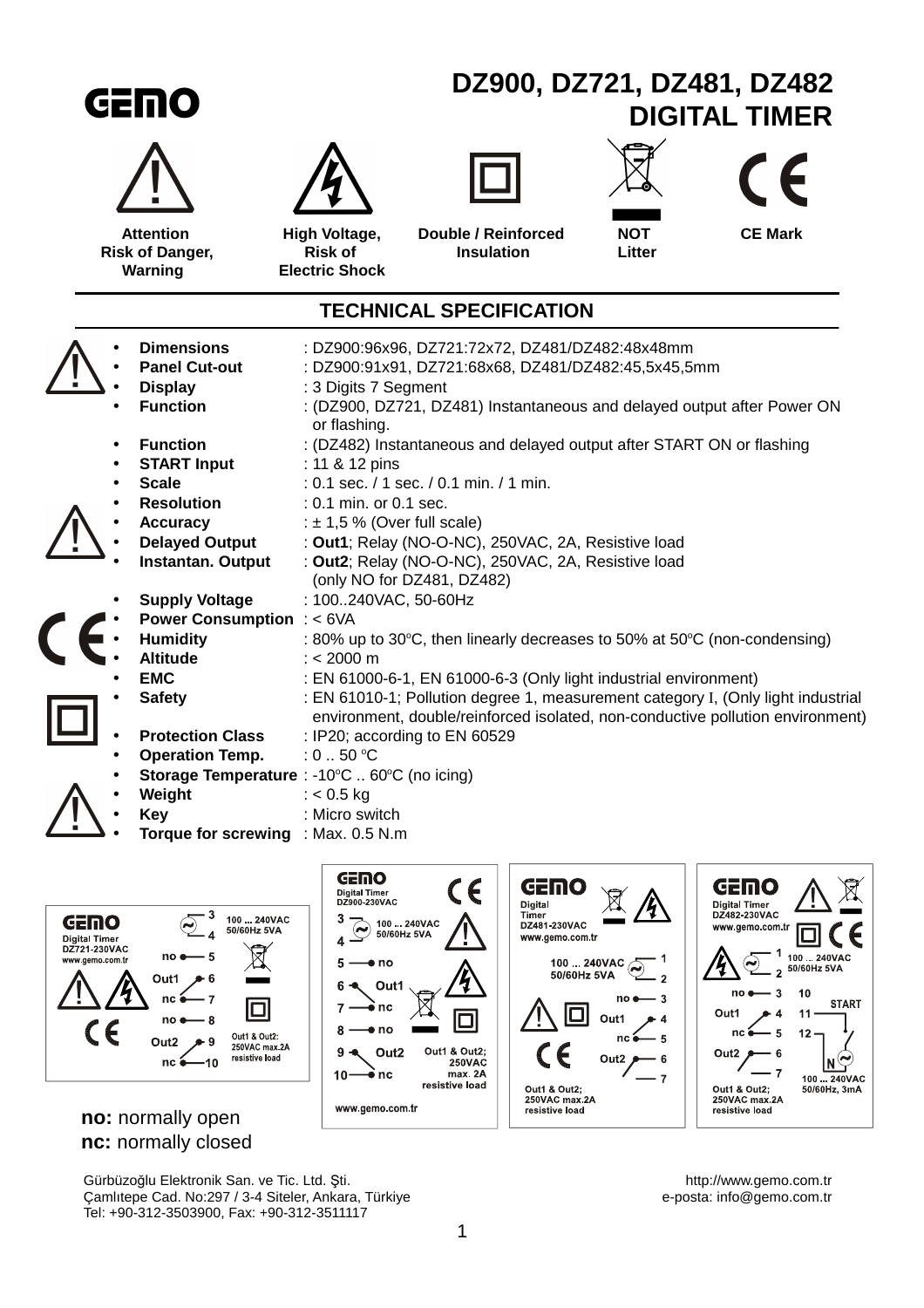## **INSTALLATION, USE and WARNINGS**

- This device and its packing is NOT litter and may NOT be disposed of with domestic waste. Please return this device and its packing to an appropriate recycling point at the end of its service life.
- Please read this user manual carefully and completely before installation and use. Please take into consideration all warnings mentioned in this manual.
- DZ900, DZ721, DZ481, DZ482 are suitable only for permanent panel type mounting
- Installation and use of this device must be done by qualified, authorized and trained technical personnel only.
- Inspect device carefully before installation. Do not install and use broken and defective devices.
- Do not disassemble device. Do not make any repair on any part of the device. There is no accessible part inside the device. Please contact to manufacturer for broken and defective devices.
	- Do not use device in environments subject to flammable, explosive and corrosive gases and/or substances. This device is designed for applications only in light industrial environments. This device is not suitable for medical and residential use. This device is not suitable for use related with human health and safety. This device is not suitable for automotive, military and marine use.
- Do not allow children and unauthorized people to use this device.
- Before installation and any technical work, disconnect the power supply and mains connections.
- Check the power supply voltage level before power on, and make sure voltage level is in specified limits. Check quality of neutral line. Improper neutral line may give permanent damage to the device.
- Connect an external power switch and an external fuse (1A, 250VAC) to the power supply line that are easily accessible for rapid intervention. Connect an external fuse (2A, 250VAC) for each relay output separately.
- Use appropriate cables for power supply and mains connections. Apply safety regulations during installation.
- Install the device in a well ventilated place. Install the device permanently into a proper panel cut-out. Fix the device with two fasteners supplied with the device. Only front panel must be accessible after installation is completed.
- Do not operate the device other then the environmental conditions given in Technical Specification.
- Do not operate the device in environments that may cause conductive pollution.
- Take precautions against negative environmental conditions like humidity, vibration, pollution and high/low temperature during installation.
- Keep device, signal cables and communication cables away from circuit breakers, power cables and devices/cables emitting electrical noise. Use shielded and twisted signal and communication cables and connect shield to earth ground on device side. Keep length of signal and communication cables less than 3m.
- In your applications, always use separate and independent mechanical and/or electromechanical devices/apparatus to support DZ900, DZ721, DZ481, DZ482 to handle emergency cases..
- Use insulated cable end-sleeves at the end of cables screwed to the device connector terminals.
- Maximum torque for screwing: 0.5 N.m.
- Please check www.gemo.com.tr for latest device and documentation updates regularly. All updates and all information are subject to change without notice.

## **GENERAL SPECIFICATION**

- This device is designed for basic timer applications only in light industrial environments.
- µP based digital Timer with OUT1 (Delayed) & OUT2 (Instantaneous) outputs
- (DZ900, DZ721, DZ481) ON DELAY or Flashing with POWER ON; user selectable
- (DZ482) ON DELAY or Flashing with START ON; user selectable
- 3 digit 7 segment display
- (DZ482) START input
- Front panel selectable time base; 99.9 seconds, 999 seconds, 99.9 minutes, 999 minutes

2

- Displays SET or remaining time
- EEPROM memory to store settings
- Dimensions; DZ900:96x96, DZ721:72x72, DZ481/DZ482:48x48mm
- Easy connection with plug-in connectors

Gürbüzoğlu Elektronik San. ve Tic. Ltd. Şti. http://www.gemo.com.tr Çamlıtepe Cad. No:297 / 3-4 Siteler, Ankara, Türkiye e-posta: info@gemo.com.tr Tel: +90-312-3503900, Fax: +90-312-3511117

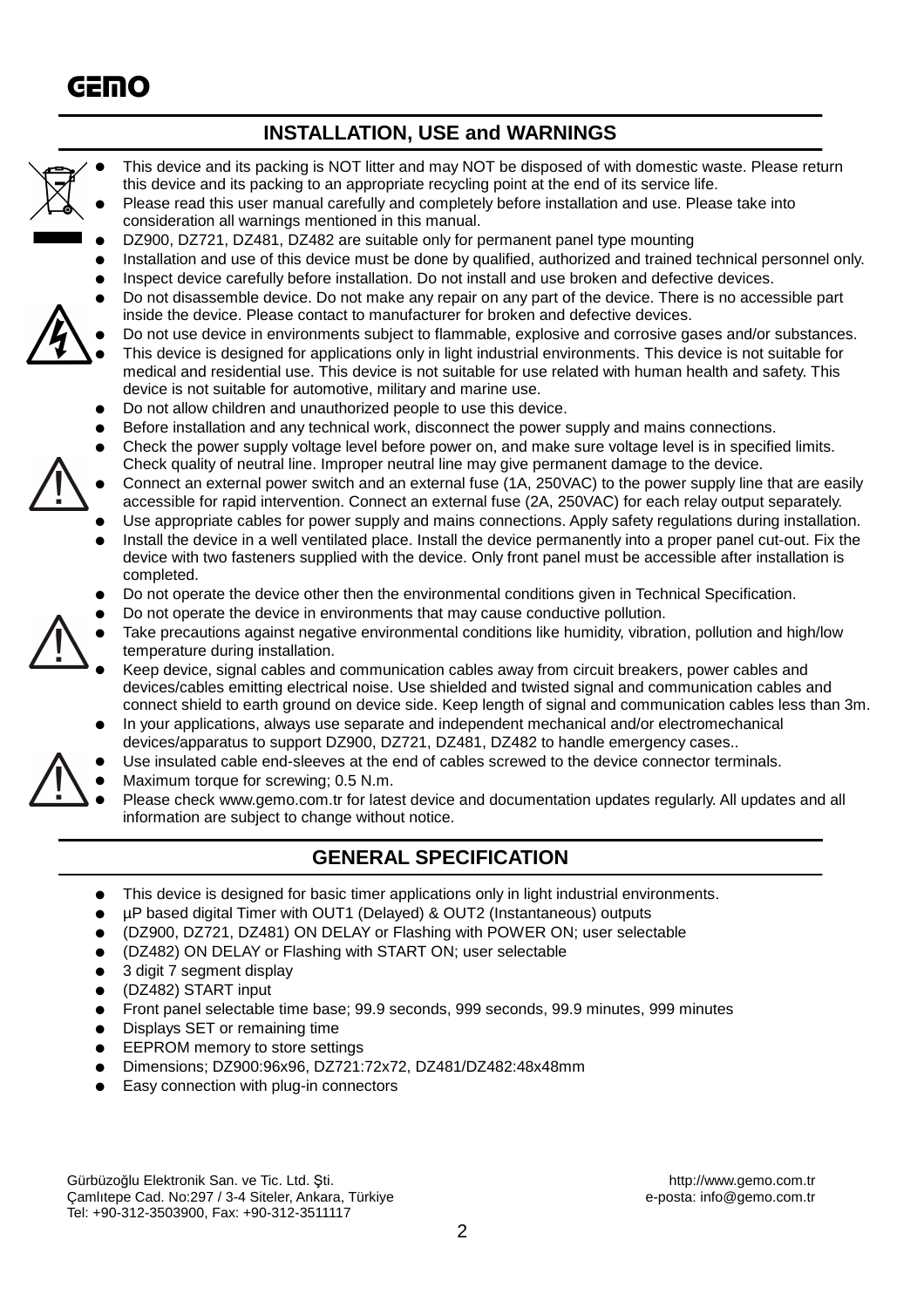

Gürbüzoğlu Elektronik San. ve Tic. Ltd. Şti.<br>Camlitepe Cad. No:297 / 3-4 Siteler, Ankara, Türkiye enter the subset of the serve of the serve of the Camlitepe Cad. No:297 / 3-4 Siteler, Ankara, Türkiye Çamlıtepe Cad. No:297 / 3-4 Siteler, Ankara, Türkiye Tel: +90-312-3503900, Fax: +90-312-3511117

**New SET Value entered**